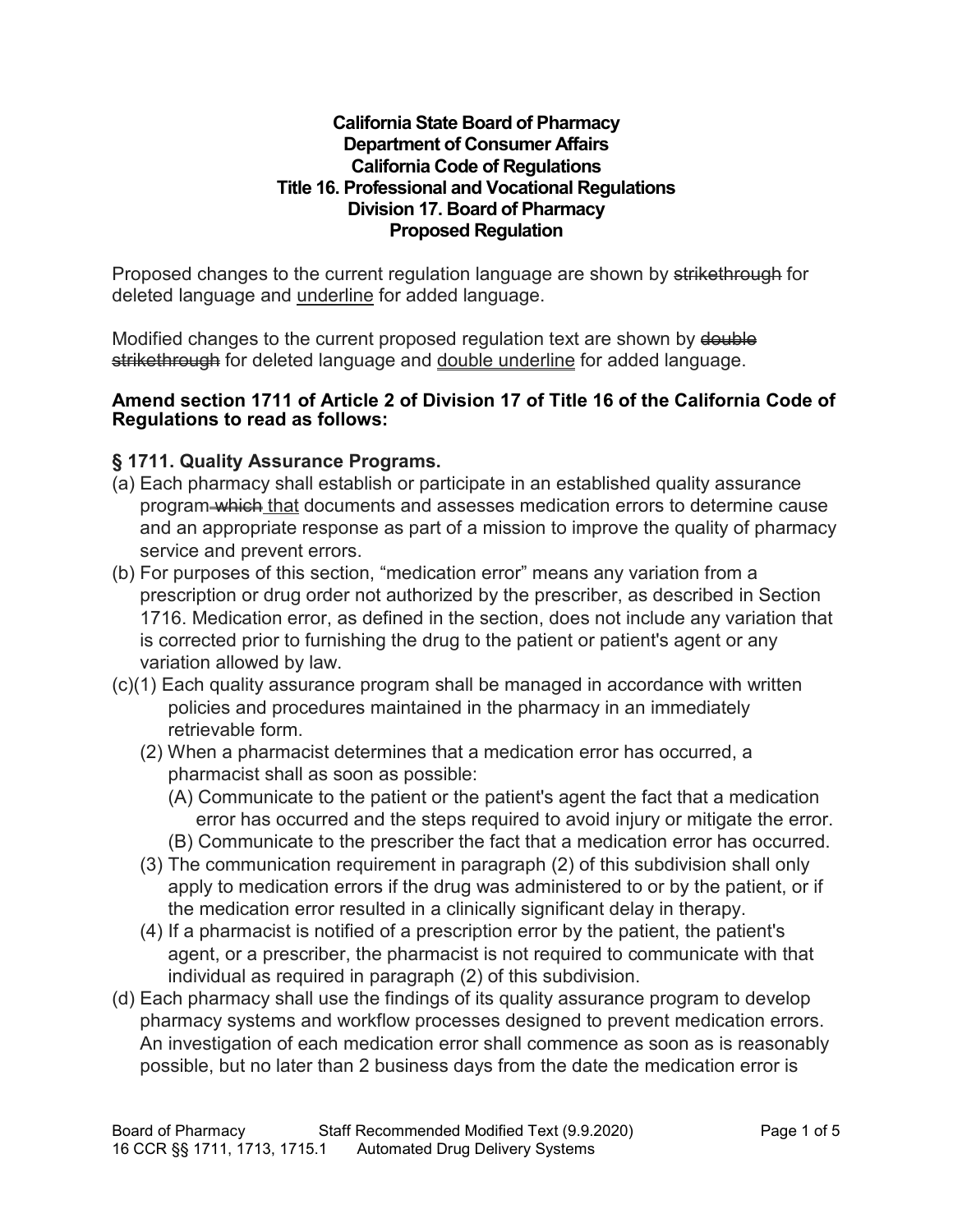discovered. All medication errors discovered shall be subject to a quality assurance review.

- (e) The primary purpose of the quality assurance review shall be to advance error prevention by analyzing, individually and collectively, investigative and other pertinent data collected in response to a medication error to assess the cause and any contributing factors such as system or process failures. A record of the quality assurance review shall be immediately retrievable in the pharmacy. The record shall contain at least the following:
	- $(1)$ .  $\pm$ The date, location, and participants in the quality assurance review;
	- $(2)$  t-The pertinent data and other information relating to the medication error(s) reviewed and documentation of any patient contact required by subdivision (c);
	- $(3)$ .  $\pm$ The findings and determinations generated by the quality assurance review; and,
	- $(4)$  F-Recommend changes to pharmacy policy, procedure, systems, or processes, if any.

The pharmacy shall inform pharmacy personnel of changes to pharmacy policy, procedure, systems, or processes made as a result of recommendations generated in the quality assurance program.

- (f) The record of the quality assurance review, as provided in subdivision (e) shall be immediately retrievable in the pharmacy for at least one year from the date the record was created. Further, a Any quality assurance record related to the use of an licensed automated drug delivery system must also be submitted to the board within 30 days of completion of the quality assurance review and any facility with an unlicensed automated drug delivery system must report the quality assurance review to the Board at the time of annual renewal.
- (g) The pharmacy's compliance with this section will be considered by the board as a mitigating factor in the investigation and evaluation of a medication error.
- (h) Nothing in this section shall be construed to prevent a pharmacy from contracting or otherwise arranging for the provision of personnel or other resources, by a third party or administrative offices, with such skill or expertise as the pharmacy believes to be necessary to satisfy the requirements of this section.

Note: Authority cited: Section 4005, Business and Professions Code; and Section 2 of Chapter 677, Statutes of 2000. Reference: Sections 4125, and 4427.7, Business and Professions Code.

# **Amend section 1713 of Article 2 of Division 17 of Title 16 of the California Code of Regulations to read as follows:**

# **§ 1713. Receipt and Delivery of Prescriptions and Prescription Medications Must be To or From Licensed Pharmacy**

(a) Except as otherwise provided in this Division, no licensee shall participate in any arrangement or agreement, whereby prescriptions, or prescription medications, may be left at, picked up from, accepted by, or delivered to any place not licensed as a retail pharmacy.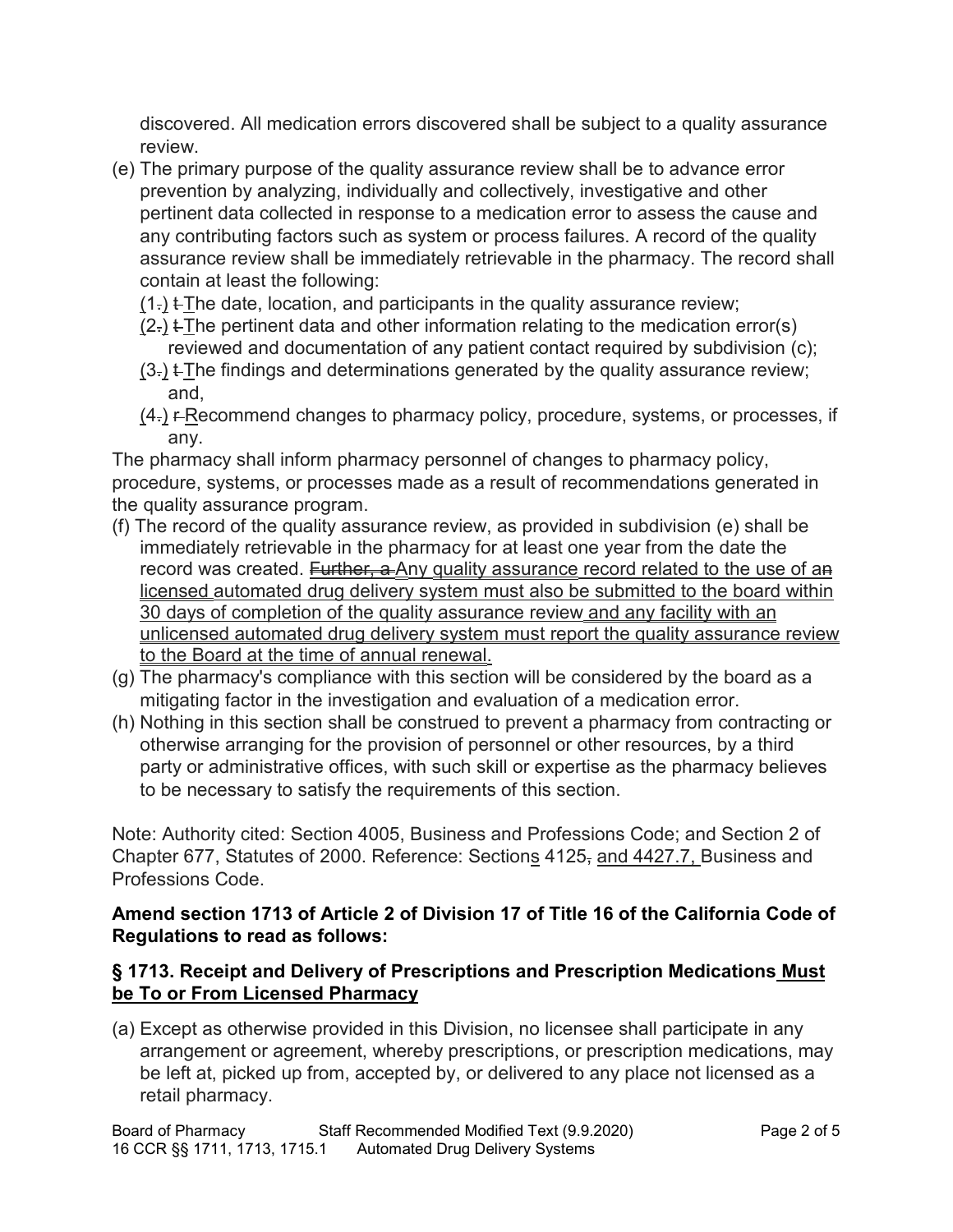- (b) A licensee may pick up prescriptions at the office or home of the prescriber or pick up or deliver prescriptions or prescription medications at the office of or a residence designated by the patient or at the hospital, institution, medical office or clinic at which the patient receives health care services. In addition, the Board may, in its sole discretion, waive application of subdivision (a) for good cause shown.
- (c) A patient or the patient's agent may deposit a prescription in a secure container that is at the same address as the licensed pharmacy premises. The pharmacy shall be responsible for the security and confidentiality of the prescriptions deposited in the container.
- (d) A pharmacy may use an automated patient dispensing system (APDS) delivery device to deliver previously dispensed prescription medications to patients provided:
	- (1) Each patient using the device has chosen to use the device and signed a written consent form demonstrating his or her informed consent to do so.
	- $(2)(1)$  A pharmacist has determined that each patient using the device APDS meets inclusion criteria for use of the APDS device established by the pharmacy prior to delivery of prescription medication to that patient.
	- $(3)(2)$  The APDS device has a means to identify each patient and only release that patient's prescription medications to the patient or patient's agent.
	- (4) The pharmacy does not use the device to deliver previously dispensed prescription medications to any patient if a pharmacist determines that such patient requires counseling as set forth in section 1707.2(a)(2).
	- $(5)(3)$  The pharmacy provides an immediate consultation with a pharmacist, either in-person or via telephone, upon the request of a patient.
	- (6) The device is located adjacent to the secure pharmacy area.
	- (7) The device is secure from access and removal by unauthorized individuals.
	- (8) The pharmacy is responsible for the prescription medications stored in the device.
	- (9)(4) Any incident involving the APDS device where a complaint, delivery error, or omission has occurred shall be reviewed as part of the pharmacy's quality assurance program mandated by Business and Professions Code section 4125.
	- (10) The pharmacy maintains written policies and procedures pertaining to the device as described in subdivision (e).
- (e) Any pharmacy making use of an **APDS** automated delivery device as permitted by subdivision (d) shall maintain, and on an annual basis review, written policies and procedures providing for:
	- (1) Maintaining the security of the APDS automated delivery device and the dangerous drugs within the APDS device.
	- (2) Determining and applying inclusion criteria regarding which medications are appropriate for placement in the APDS device and for which patients, including when consultation is needed.
	- (3) Ensuring that patients are aware that consultation with a pharmacist is available for any prescription medication, including for those delivered via the APDS automated delivery device.
	- (4) Describing the assignment of responsibilities to, and training of, pharmacy personnel regarding the maintenance and filing procedures for the APDS automated delivery device.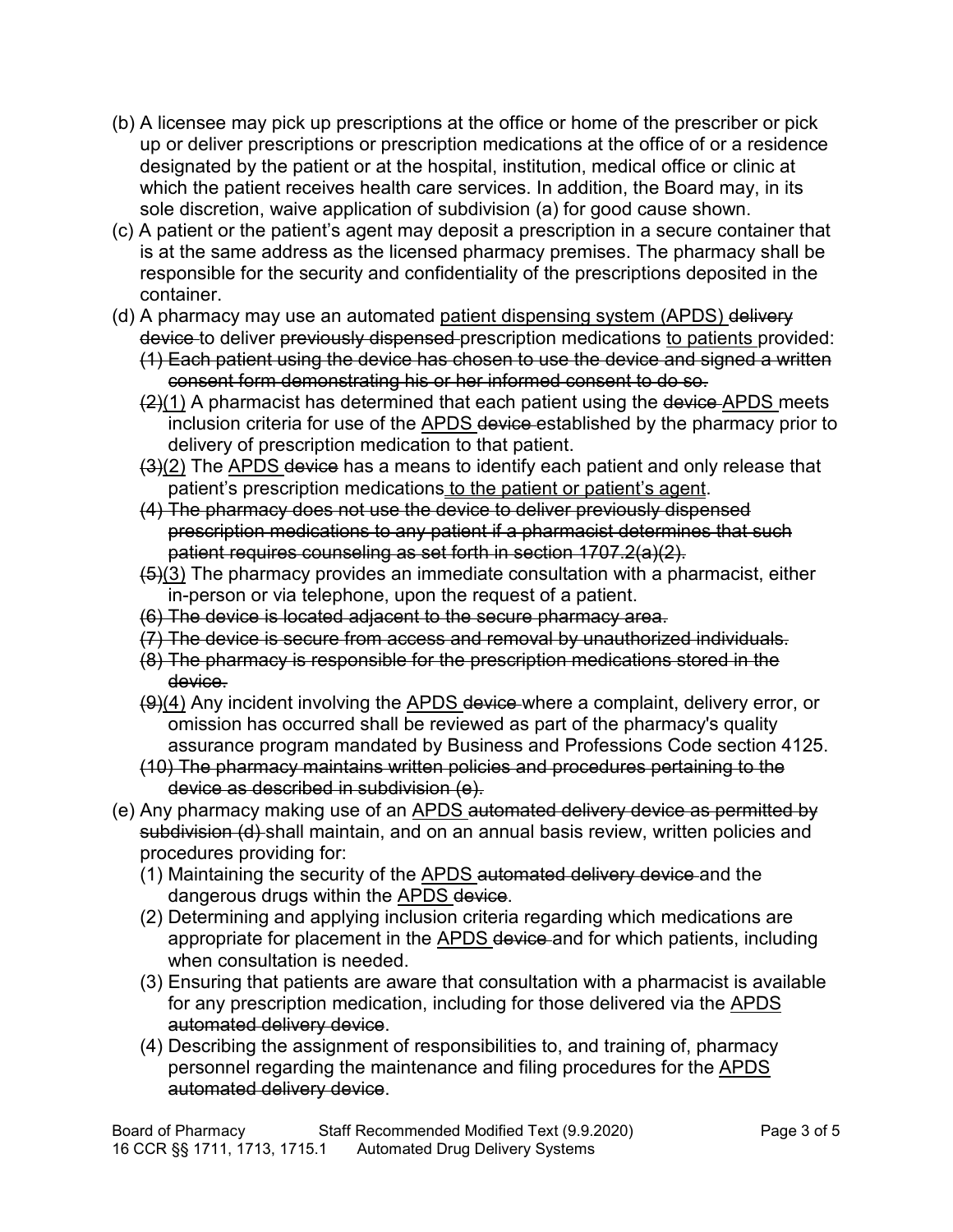- (5) Orienting participating patients on use of the APDS automated delivery device**,**  notifying patients when expected prescription medications are not available in the APDS device**,** and ensuring that patient use of the APDS device does not interfere with delivery of prescription medications.
- (6) Ensuring the delivery of medications to patients in the event the APDS device is disabled or malfunctions.
- (f) Written policies and procedures shall be maintained at least three years beyond the last use of an APDS automated delivery device.
- (g) For the purposes of this section only, "previously-dispensed prescription medications" are those prescription medications that do not trigger a nondiscretionary duty to consult under section 1707.2(b)(1), because they have been previously dispensed to the patient by the pharmacy in the same dosage form, strength, and with the same written directions.

Note: Authority cited: Sections 4005, 4075, and 4114, Business and Professions Code. Reference: Sections 4005, 4017.3, 4052, 4116, and 4117, 4427, 4427.1, 4427.2, 4427.3, 4427.4, 4427.5, 4427.6, 4427.7, and 4427.8, Business and Professions Code

### **Add section 1715.1 of Article 2 of Division 17 of Title 16 of the California Code of Regulations to read as follows:**

## **§ 1715.1. Self-Assessment of an Automated Drug Delivery System by the Pharmacist-in-Charge.**

- (a) The pharmacist-in-charge of each automated drug delivery system as defined under section 4119.11, 4187.5 or section 4427.3 of the Business and Professions Code shall complete a self-assessment of the pharmacy's compliance with federal and state pharmacy law. The assessment shall be performed annually before July 1 of every year. The primary purpose of the self-assessment is to promote compliance through self-examination and education.
- (b) In addition to the self-assessment required in subdivision (a) of this section, the pharmacist-in-charge shall complete a self-assessment within 30 days whenever: (1) A new automated drug delivery system license has been issued.
	- (2) There is a change in the pharmacist-in-charge, and he or she becomes the new pharmacist-in-charge of an automated drug delivery system.
	- (3) There is a change in the licensed location of an automated drug delivery system to a new address.
- (c) A pharmacist-in-charge of an automated drug delivery system shall assess the system's compliance with current laws and regulations by using the components of Form 17M-112 (Rev 12/18) entitled "Automated Drug Delivery System Self-Assessment". Form 17M-112 shall be used for all automated drug delivery systems and is hereby incorporated by reference.
	- (1) The pharmacist-in-charge shall provide identifying information about the underlying operating pharmacy including:
		- (A) Name and any license number(s) of the underlying pharmacy and their expiration date(s);